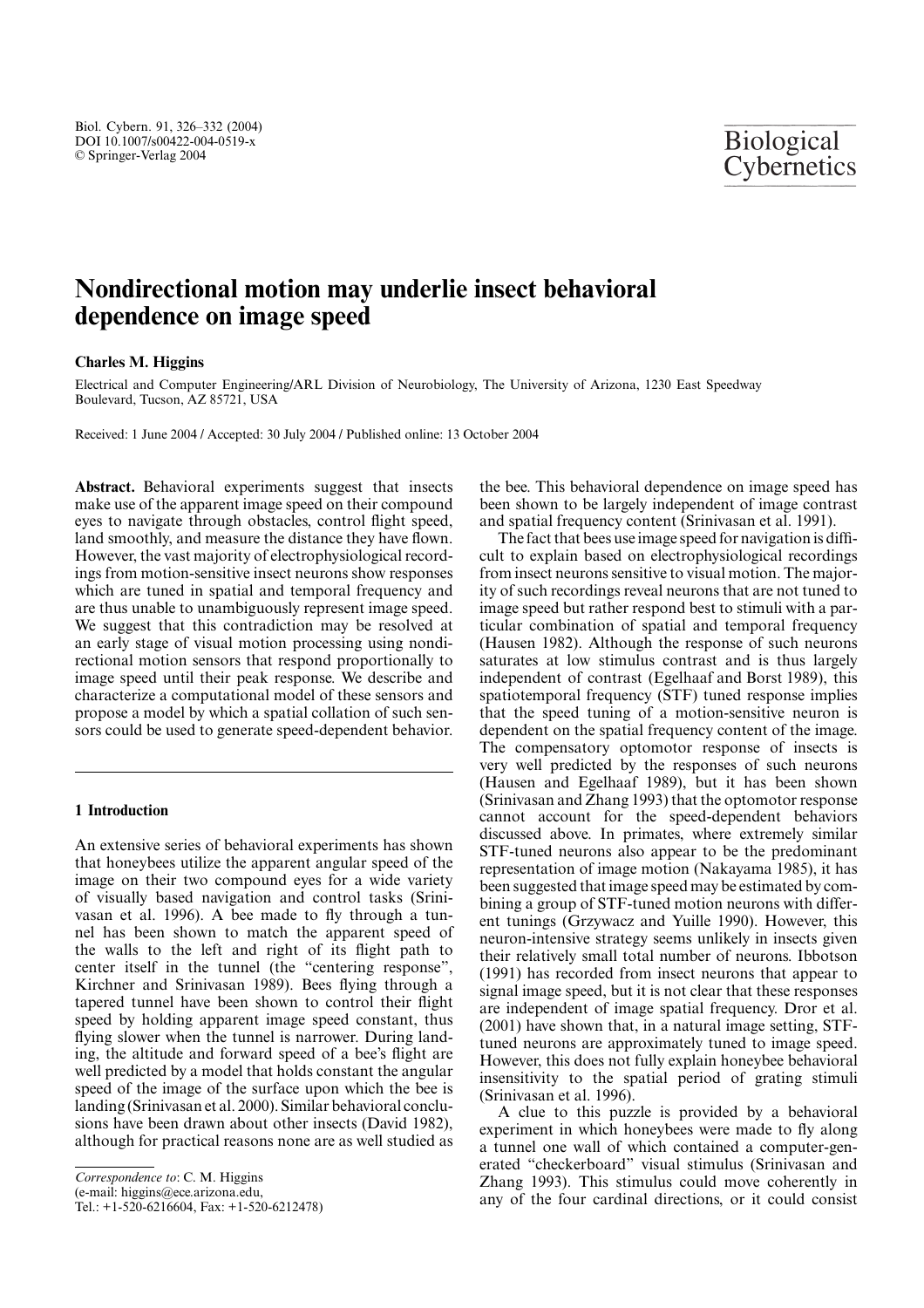

**Fig. 1.** Computational models of motion detection. High-pass filters are interposed in each input pathway from the photoreceptors, in general agreement with the responses of insect lamina and medulla neurons that are possible input pathways to the elementary motion detection circuit (Buschbeck and Strausfeld 1996; Higgins et al. 2004). HPF and LPF respectively indicate high-pass and low-pass filters,  $\pi$  indicates a multiplication, and  $\Sigma$  a sum. **a** The Hassenstein–

of interleaved rows or columns moving in opposite directions. Bees were observed to alter their lateral flight path to avoid the moving stimulus regardless of its direction or coherence. The experimenters concluded that the vertical flight path of the bee was controlled by a mechanism akin to the optomotor response, responsive to coherent wide-field motion but not to interleaved smallfield motion, with a temporal frequency bandwidth of less than 100 Hz. In comparison, they concluded that the lateral flight path of the bee was controlled by a mechanism that responded to wide-field or small-field interleaved motion without regard to coherence or direction, with a temporal frequency bandwidth of 100 Hz or more. This experiment suggests that the neuronal mechanism underlying this "movement avoidance" response incorporates a spatial collation of an array of smallfield nondirectional motion units. Further, these smallfield nondirectional motion units must be sensitive to image speed, not STF (to account for the centering response), and active at higher temporal frequencies than the optomotor response. Motion-sensitive neurons that respond without regard to stimulus direction may be present in the medulla of the locust (Osorio 1991) and the fly (Douglass and Strausfeld 1996) and are integral to a recent computational model of dipteran elementary motion detection (Higgins et al. 2004).

The response of STF-tuned neurons and the optomotor behavioral response are well modelled by the Hassenstein–Reichardt (HR) correlation model (Hassenstein and Reichardt 1956; Van Santen and Sper-

Reichardt (HR) model, which produces an output whose sign indicates stimulus direction. This model is composed of two opposite facing "subunits" whose outputs are subtracted at the final stage. **b** One subunit of the HR model. This unit is most sensitive to rightward stimulus motion. **c** Nondirectional motion unit, equivalent to two opposite-facing HR subunits with their outputs added, rather than subtracted, as in **a**

ling 1985), shown in Fig. 1a. Zanker et al. (1999) have suggested that imbalanced versions of the HR model, and particularly a single directional subunit (Fig. 1b), could produce responses that are more independent of image spatial structure than STF-tuned units. We here address that suggestion, argue based on the above evidence that neurons which are sensitive to moving visual stimuli without regard to direction could be the neuronal basis of behavioral speed sensitivity, and propose a computational model both for the nondirectional motion units and for how speed-dependent behavior could be generated from such units.

#### **2 Methods**

Numerical evaluations of the mathematical expressions given in Results were carried out using the *Matlab* package (The Mathworks, Natick, MA, USA). All of the derivations employed visual stimuli with a single space dimension; that is, the visual input to the motion detector array could be expressed as a one-dimensional spatial pattern that moved over time.

Stimuli used in the derivations were moving sinusoidal gratings

$$
S(t, x) = \frac{1}{2} \cdot (1 + C \cdot \sin(\omega_t \cdot t + \omega_x \cdot x))
$$
 (1)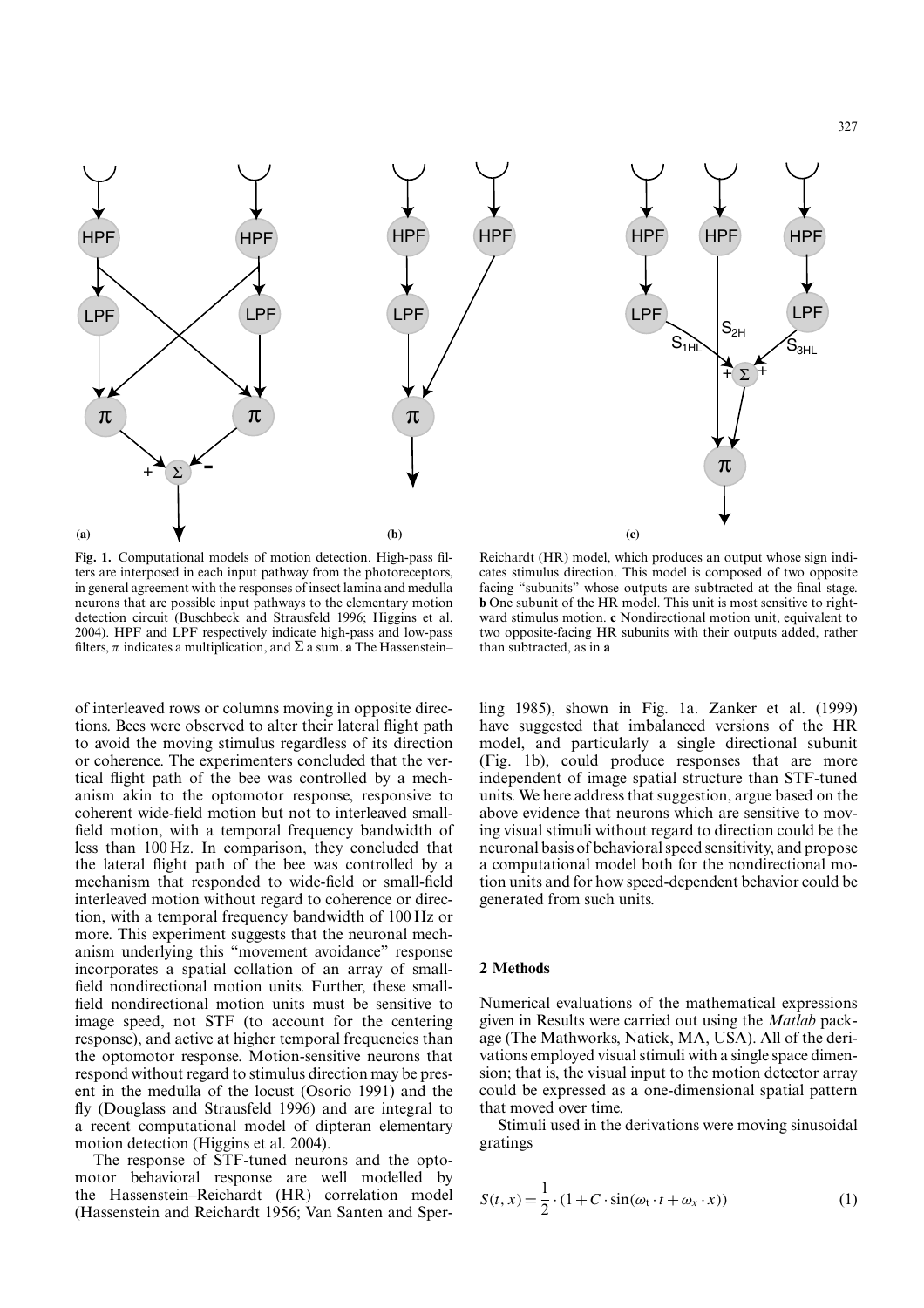where C is the contrast,  $\omega_t$  the temporal frequency, and  $\omega_x$  the spatial frequency. Note that this sinusoid is offset to be strictly positive and thus correspond to luminance.

If the spacing between photoreceptors is  $\Delta$ , then the relative phase between sinusoidal inputs to neighboring optic cartridges is  $\phi_x = \omega_x \cdot \Delta$ . For simplicity, in our evaluations we allowed  $\Delta = 1$ , and thus photoreceptors are one space unit apart. No explicit low-pass spatial filtering was incorporated to account for optical processing (Snyder 1979), but spatial frequencies higher than 0.3 cycles per optic cartridge are not considered since higher spatial frequencies are extremely attenuated by the modulation transfer function of insect optics, preventing spatial aliasing. The upper limit of the spatial frequency axis would be 0.5 cycles per optic cartridge, at which aliasing would occur.

All temporal filters were first order with a time constant  $\tau$  of 50 ms. High-pass filters were assumed to completely remove the sustained component of the signal. The expression for first-order high-pass filter magnitude response  $h_1$ used in the derivations was

$$
h_1(\omega_t) = \frac{\omega_t \cdot \tau}{\sqrt{1 + (\omega_t \cdot \tau)^2}}
$$
 (2)

The expressions for low-pass filter magnitude response  $h_2$ and phase response  $\phi_2$  used in the derivations were

$$
h_2(\omega_t) = \frac{1}{\sqrt{1 + (\omega_t \cdot \tau)^2}}
$$
\n(3)

and

$$
\phi_2(\omega_t) = -\tan^{-1}(\omega_t \cdot \tau) \tag{4}
$$

#### **3 Results**

The most straightforward way to synthesize a unit responsive to motion without regard to direction would be to compute directional motion with the HR model and then take the absolute value. However, since the frequency bandwidth of the behavioral responses to nondirectional motion stimuli exceeds that of directional optomotor-like responses (respectively the lateral versus vertical flight mechanisms of Srinivasan and Zhang 1993), it seems unlikely that this is the case. Units downstream of the directional motion computation cannot respond to stimulus frequencies already filtered out at an earlier stage. Rather, it must be that the nondirectional units precede the directional computation or are in a separate pathway altogether.

We are motivated by data on the transmedullary cells of the fly (Douglass and Strausfeld 1995; Buschbeck and Strausfeld 1996), which appear anatomically to combine the local photoreceptor signal with delayed signals from neighboring optic cartridges, to synthesize a nondirectional motion unit as shown in Fig. 1c. This model is equivalent to two HR subunits facing in opposite directions with their outputs added, rather than subtracted as in the directional HR model. However, these

two subunits are spatially offset and do not share the same two photoreceptors. Due to this arrangement, the two multiplications implied by opposing HR subunits can be combined by adding the two neighbor signals before the multiplication, as shown below. The output of a rightfacing HR subunit could be computed as the product of signals (shown in Fig. 1c)  $S<sub>1H1</sub>$  and  $S<sub>2H</sub>$ . The output of a spatially offset left-facing HR subunit could be similarly computed as the product of  $S_{2H}$  and  $S_{3HL}$ . The sum of these two subunits is

$$
O_{ND} = S_{1HL} \cdot S_{2H} + S_{2H} \cdot S_{3HL} = S_{2H} \cdot (S_{1HL} + S_{3HL})
$$
 (5)

where the second regrouped term is computed directly by the model of Fig. 1c.

The mean response of each of the three computational models shown in Fig. 1, with identical time constants, to a drifting sinusoidal grating can be directly computed (see Methods for details and definitions).

The mean response of the directional HR model (Fig. 1a) can be shown to be

$$
\bar{O}_{HR} = -\frac{C^2}{4} \cdot h_1^2 \cdot h_2 \cdot \sin(\phi_2) \cdot \sin(\phi_x) \tag{6}
$$

and, substituting in the expressions for filter magnitude and phase response,

$$
\bar{O}_{HR} = \frac{C^2}{4} \cdot \frac{(\omega_t \cdot \tau)^3}{(1 + (\omega_t \cdot \tau)^2)^2} \cdot \sin(\omega_x)
$$
 (7)

A contour plot of this response as  $\omega_x$  and stimulus speed  $(v = \omega_t/\omega_x)$  are varied is shown in Fig. 2a. As expected, over most of the spatial frequency range, the speed tuning of the HR model is strongly dependent on  $\omega_x$ . At very high spatial frequencies, the tuning reaches its minimum dependence on  $\omega_x$  (as evidenced by the contour lines nearly parallel to the spatial frequency axis), but it is questionable whether insects could make use of this tuning due to the low-pass spatial filtering inherent in early optical processing (Snyder 1979).

The mean response of the HR subunit (Fig. 1b) can be shown to be

$$
\bar{O}_{\text{SUB}} = \frac{C^2}{8} \cdot h_1^2 \cdot h_2 \cdot \cos(\phi_2 + \phi_x)
$$
 (8)

and, substituting in the expressions for filter magnitude and phase response,

$$
\bar{O}_{\text{SUB}} = \frac{C^2}{8} \cdot \frac{(\omega_{\text{t}} \cdot \tau)^2}{(1 + (\omega_{\text{t}} \cdot \tau)^2)^{3/2}} \cdot \cos(\omega_x - \tan^{-1}(\omega_{\text{t}} \cdot \tau)) \tag{9}
$$

Figure 2b shows the contour plot of this response. As shown by Zanker et al. (1999), for positive stimulus speeds the speed tuning of this unit is less sensitive to  $\omega_{r}$  than the full HR model, as evidenced by the contour lines nearly parallel to the spatial frequency axis. However, the asymmetry of this speed tuning and the fact that null-direction responses may be positive or negative make it difficult to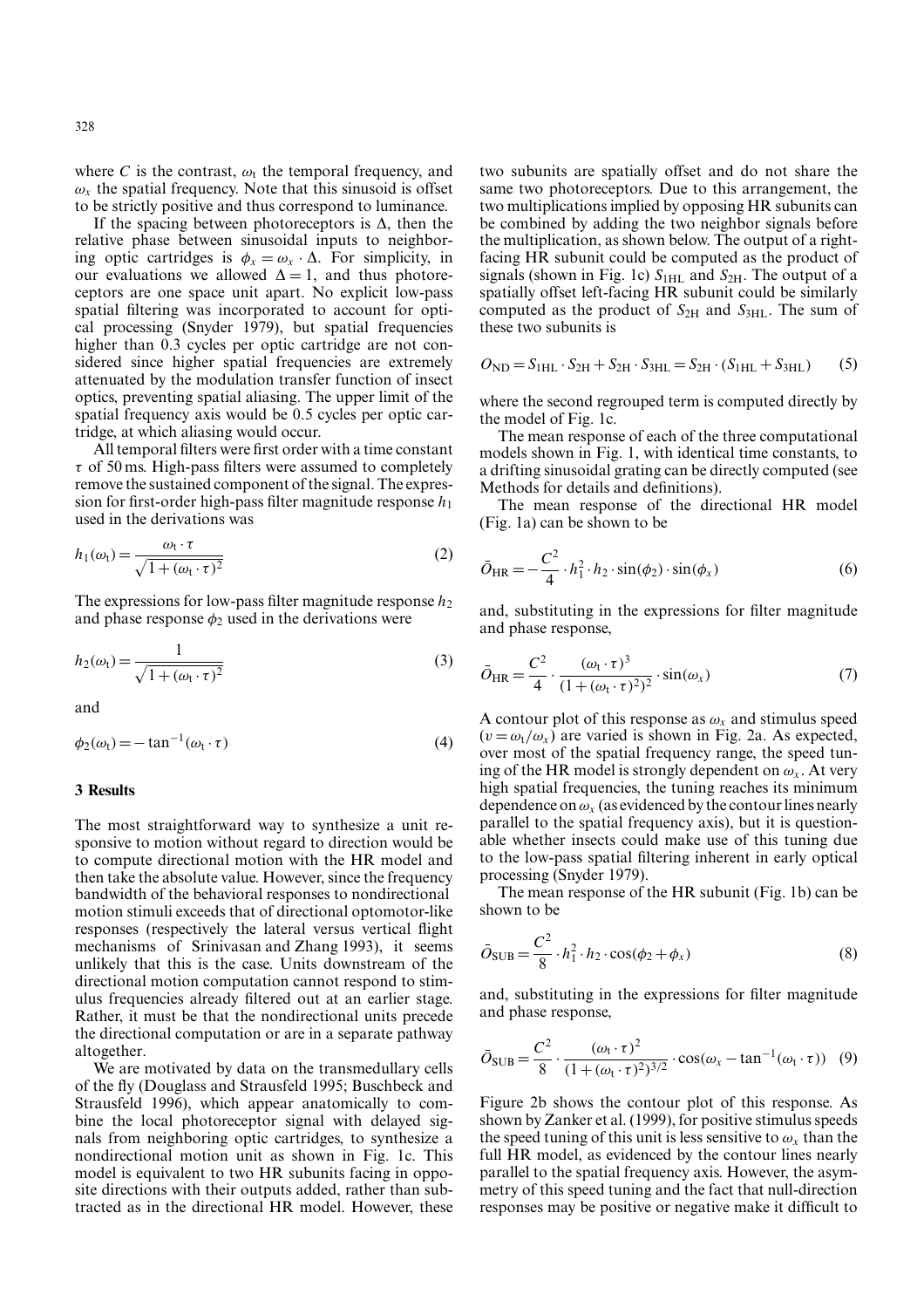

**Fig. 2.** Contour plots of model responses as stimulus speed and spatial frequency are varied. Contour lines nearly parallel to the spatial frequency axis indicate speed tuning insensitivity to spatial frequency. **a** Response of HR model, which has a speed tuning very dependent on spatial frequency over most of the spatial frequency range. **b** Response of HR subunit, which has peak responses

(for positive stimulus speeds) relatively independent of stimulus spatial frequency. **c** Response of nondirectional unit, which also shows a weak dependence of speed tuning on spatial frequency over a range. Contour lines have been drawn every 0.005 response units. *Solid lines* indicate contours of positive responses; *dotted lines* indicate negative responses

329

see how this unit alone could functionally be used to control behavior.

The mean response of the nondirectional unit (Fig. 1c) can be shown to be

$$
\bar{O}_{ND} = \frac{C^2}{4} \cdot h_1^2 \cdot h_2 \cdot \cos(\phi_2) \cdot \cos(\phi_x)
$$
 (10)

and, substituting in the expressions for filter magnitude and phase response,

$$
\bar{O}_{\rm ND} = \frac{C^2}{4} \cdot \frac{(\omega_{\rm t} \cdot \tau)^2}{(1 + (\omega_{\rm t} \cdot \tau)^2)^2} \cdot \cos(\omega_x)
$$
(11)

It can be shown that this mean response is the same as if the two HR subunits employed in the model were not spatially offset but rather shared the same two photoreceptors. The contour plot of this response is shown in Fig. 2c and, like the HR subunit, has contour lines nearly parallel to the spatial frequency axis indicating an insensitivity of speed tuning to spatial frequency over a range of  $\omega_x$ . Unlike the HR subunit, this response is symmetric in speed and thus responsive to motion stimuli without regard to their direction. The negative responses at high spatial frequency would be attenuated by optical low-pass filtering (Snyder 1979). Zanker et al. (1999) have shown that the *peak* response of the HR subunit is relatively insensitive to spatial frequency. This is not true of the nondirectional model. In fact, the peak response is tuned in STF like the HR model. However, as shown in Fig. 3, over a range of spatial frequency the speed response of the nondirectional unit is approximately proportional to stimulus speed from zero until the peak, quite unlike the directional HR model. This proportionality is due to the term  $cos(\omega_x)$  in (11), which roughly approximates  $1/\omega_x^2$  for a range of spatial frequency. Since stimulus speed can be computed as  $\omega_t/\omega_x$ ,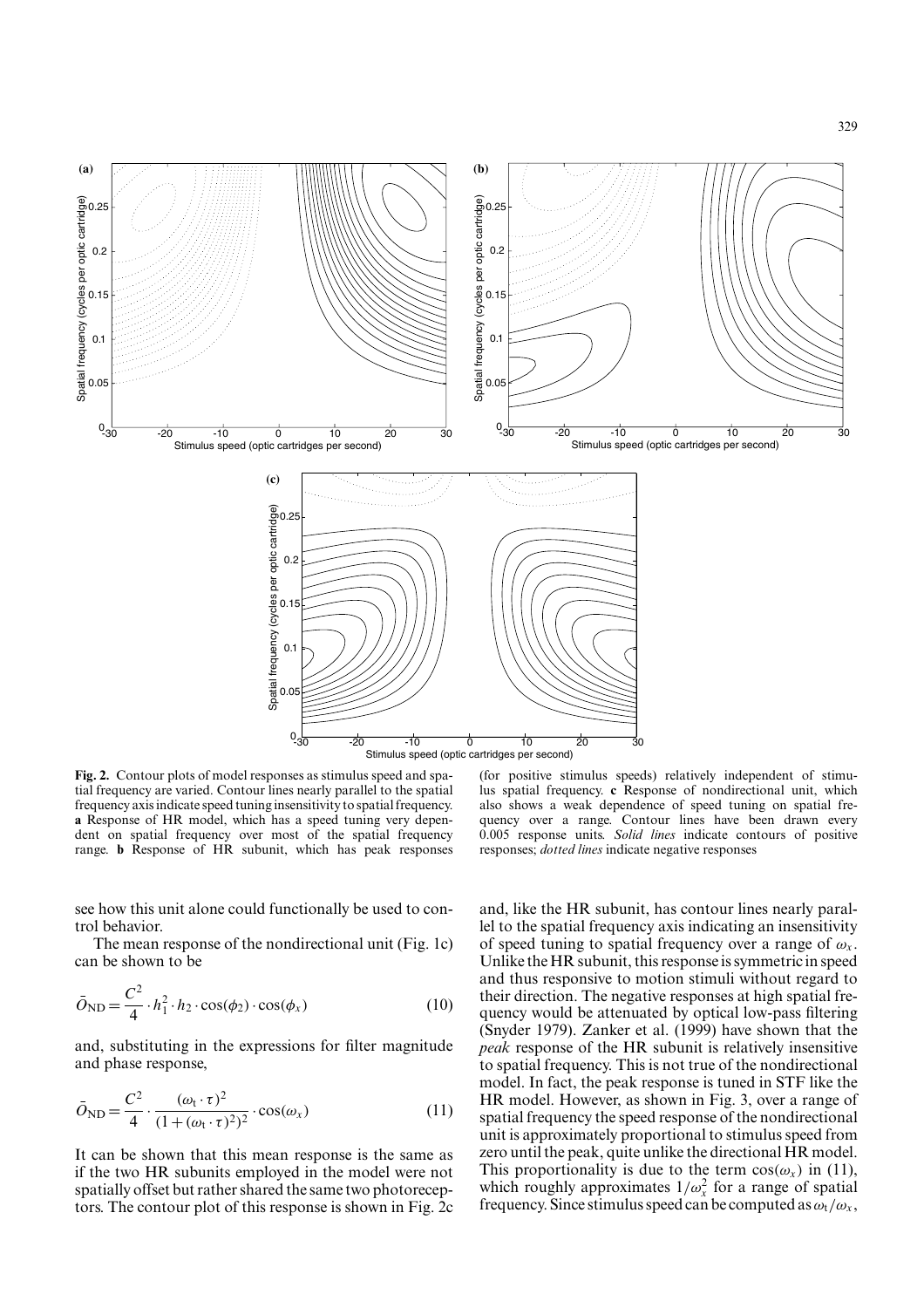

**Fig. 3.** Speed tuning of the nondirectional motion unit as spatial frequency is varied. *Bold lines* show a constant multiple of absolute speed.*Black curves*show mean response of the nondirectional motion unit at spatial frequencies (from largest response to smallest) of 0.09, 0.14, and 0.20 cycles per optic cartridge. The peak response of the nondirectional unit is tuned in temporal frequency, but until the peak, responses roughly follow the line of constant speed. *Light grey curves* show the absolute value of the HR model mean response at the same three spatial frequencies; its speed tuning is highly dependent on the spatial frequency

this curve is roughly proportional to the square of stimulus speed for very small  $\omega_t$ . As the curve grows towards its peak, the slope of the curve decreases, giving an overall rough proportionality to absolute speed.

This implies that, over a range of stimulus spatial frequency, the response of a collation of such nondirectional units in each eye could be compared to match left and right image speed. This could be achieved even if the left and right stimuli had different spatial frequency content, as long as both were in the range of speed tuning insensitivity. This idea is illustrated in Fig. 4. This scheme would work only if stimulus speeds were such that the responses of the nondirectional units had not reached their peak. It is conceivable that bees control their flight speed such that this is the case. Bees need to perceive image speed over only about a decade of spatial frequency and typically fly at speeds that result in image speeds between 300◦ and  $600°$  per second on the compound eye [M.V. Srinivasan (2001), personal communication].

### **4 Discussion**

We have presented a computational model of a visual motion unit that responds to moving stimuli without regard to direction. The existence of such a unit in the visual processing system of insects is motivated by both behavioral (Srinivasan et al. 1996) and electrophysiological (Osorio 1991; Douglass and Strausfeld 1996) evidence. The architecture we have proposed for this unit, a modification of the canonical HR model, is inspired by the neuroanatomical architecture of transmedullary cells in the fly (Buschbeck and Strausfeld 1996). Over a range of spatial frequency, the response of these units is approximately proportional to stimulus speed until the peak response is reached. We have suggested a model by which speed-dependent behavior consistent with experimental evidence could be generated using a spatial collation of such units in each compound eye.

A detailed investigation of the behavioral dependence of the centering response on spatial frequency could motivate whether either the subunit or nondirectional models are predictive and could also distinguish between them. Both the subunit and nondirectional models predict that the centering response will become dependent on the spatial frequency content of narrowband grating stimuli at low spatial frequency. The nondirectional model, but not the subunit model, predicts that this will also happen at high spatial frequency. Such experiments are complicated in practice by the nonuniform spatial resolution of the compound eye and by the low-pass spatial filtering that is inherent in early insect visual processing (Snyder 1979). In fact, such spatial filtering, if properly matched to the parameters of the motion detectors, could assure that for all spatial frequencies that generate reasonably strong motion responses the response of such neurons would depend only on stimulus speed independent of spatial frequency.

Behavioral investigations of the effects of grating spatial frequency would in principle be better carried out with sinusoidal gratings rather than square-wave gratings, which in addition to the fundamental spatial frequency also provide odd harmonics at a wide range of higher frequencies. However, simulations of the computational models shown in Fig. 1 with square-wave-grating stimuli have mean responses (not shown) very similar in shape to those with sinusoidal stimuli shown in Fig. 2. The higher harmonics of these gratings are attenuated by the lowpass filtering operation in each motion sensor and have little effect on the mean response.

In addition to the moving gratings previously mentioned, Srinivasan and Zhang (1993) also investigated the effects of a nonmoving counterphase flicker (reversing contrast) visual stimulus on the movement avoidance response of honeybees. They found that a flickering stimulus did elicit a change in lateral flight path, but that this response was significantly weaker than the response to a motion stimulus at the same temporal frequency. In response to a sinusoidal counterphase flickering stimulus

$$
S_c(t, x) = \frac{1}{2} \cdot (1 + C \cdot \sin(\omega_f \cdot t) \cdot \sin(\omega_x \cdot x))
$$
 (12)

the nondirectional motion unit of Fig. 1c can be shown to have a mean output

$$
\bar{O}_{ND} = \frac{C^2}{8} \cdot h_1^2 \cdot h_2 \cdot \cos(\phi_2) \cdot \sin(\omega_x (p_0 + 1))
$$
  
×[sin( $\omega_x p_0$ ) + sin( $\omega_x (p_0 + 2)$ )] (13)

where  $p_0$  is the spatial position of the leftmost photoreceptor with respect to the flickering sinusoidal grating. Compared to the response to a motion stimulus (10), the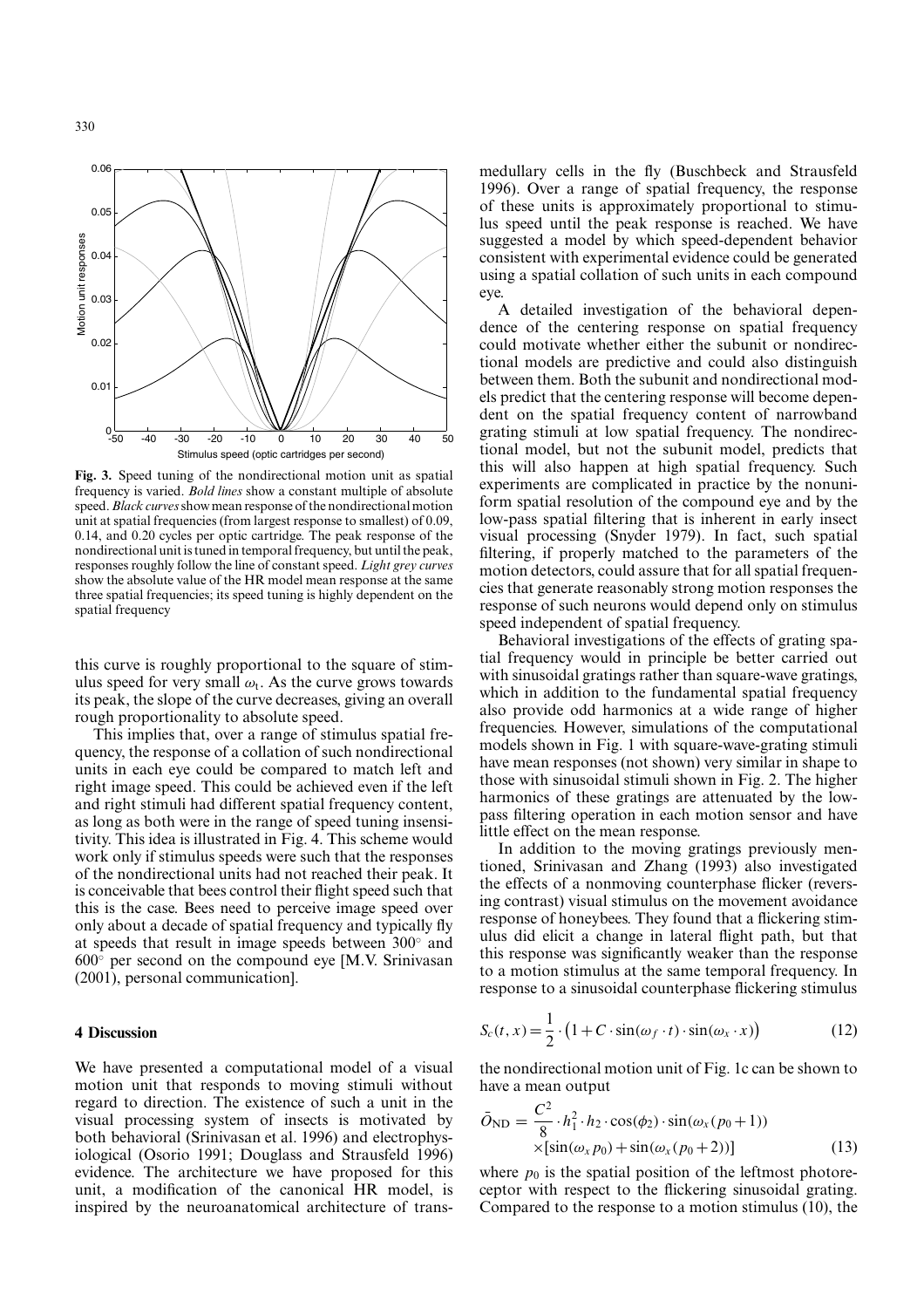

**Fig. 4.** Conceptual model of image speed matching using nondirectional motion units (shown as *ND*). Nondirectional motion units across each compound eye are spatially summed  $(\Sigma)$  to provide an estimate of stimulus speed. The yaw turn angle of the insect is computed proportional to the difference between left and right estimated image speeds

response to flicker has half the magnitude, the same temporal frequency tuning, and a spatial frequency tuning that is dependent on the position  $p_0$ . At any given position  $p_0$ , the flicker response can be no stronger than that to motion, but at certain positions ( $p_0 = -1$ ) can be much weaker. When averaged over space, this flicker response is certainly weaker than that to motion, and thus does not contradict the behavioral data.

The motion response of lobula plate tangential cells is known to saturate with contrast (Egelhaaf and Borst 1989), and this makes their response independent of contrast over a wide range. Such contrast saturation would also have to be incorporated into the nondirectional motion model in order for its responses to be truly speed dependent. Presumably this could be accomplished by the introduction of a saturating nonlinearity in the input pathway, as suggested by Egelhaaf and Borst (1989).

The computational models of motion detectors shown in Fig. 1 are for one-dimensional images. Although the HR and subunit models need not be altered for two-dimensional imagery, a two-dimensional version of the nondirectional motion model might incorporate delayed versions of the photoreceptor signals from any or all of the six neighboring optic cartridges. A unit incorporating all six neighbors would be completely insensitive to the two-dimensional direction of stimulus motion. This truly nondirectional motion unit would best subserve a model of honeybee movement avoidance behavior, since the lateral flight path of the bee in the experiments of Srinivasan and Zhang (1993) was affected equally by vertical as well as horizontal small-field interleaved motion. It is also possible to synthesize an "orientation-tuned" nondirectional motion

unit by selective integration of neighboring photoreceptor signals. By this method a unit could be made sensitive to motion along only a single axis of the compound eye without regard to direction.

The relatively smaller frequency bandwidth of the behaviors ascribed to directional versus nondirectional motion units requires that nondirectional units precede the directional computation or are in a separate pathway. With a sinusoidal grating input, the outputs of nondirectional motion units from two neighboring optic cartridges have the same amplitude and a relative phase of  $\phi_x$ . We suggest that data regarding speed-dependent behavior and the optomotor response could be reconciled by a model in which the outputs of nondirectional motion units themselves become input to a directional motion detector employing the HR model or a more physiologically plausible mathematical equivalent such as the Barlow–Levick model (Barlow and Levick 1965). This suggestion is supported by a recent model of dipteran elementary motion detection (Higgins et al. 2004). The first stage of motion processing in such a model would allow speed-dependent behavior with a wide frequency bandwidth to be generated from nondirectional motion units, and the second stage would allow STF-tuned behavior with a smaller-frequency bandwidth.

*Acknowledgements.* A major portion of this work was carried out during the tenure of a Centre for Visual Sciences Visiting Fellowship at the Australian National University. The author would like to gratefully acknowledge the advice and comments of Mandyam V. Srinivasan and Michael Ibbotson of ANU.